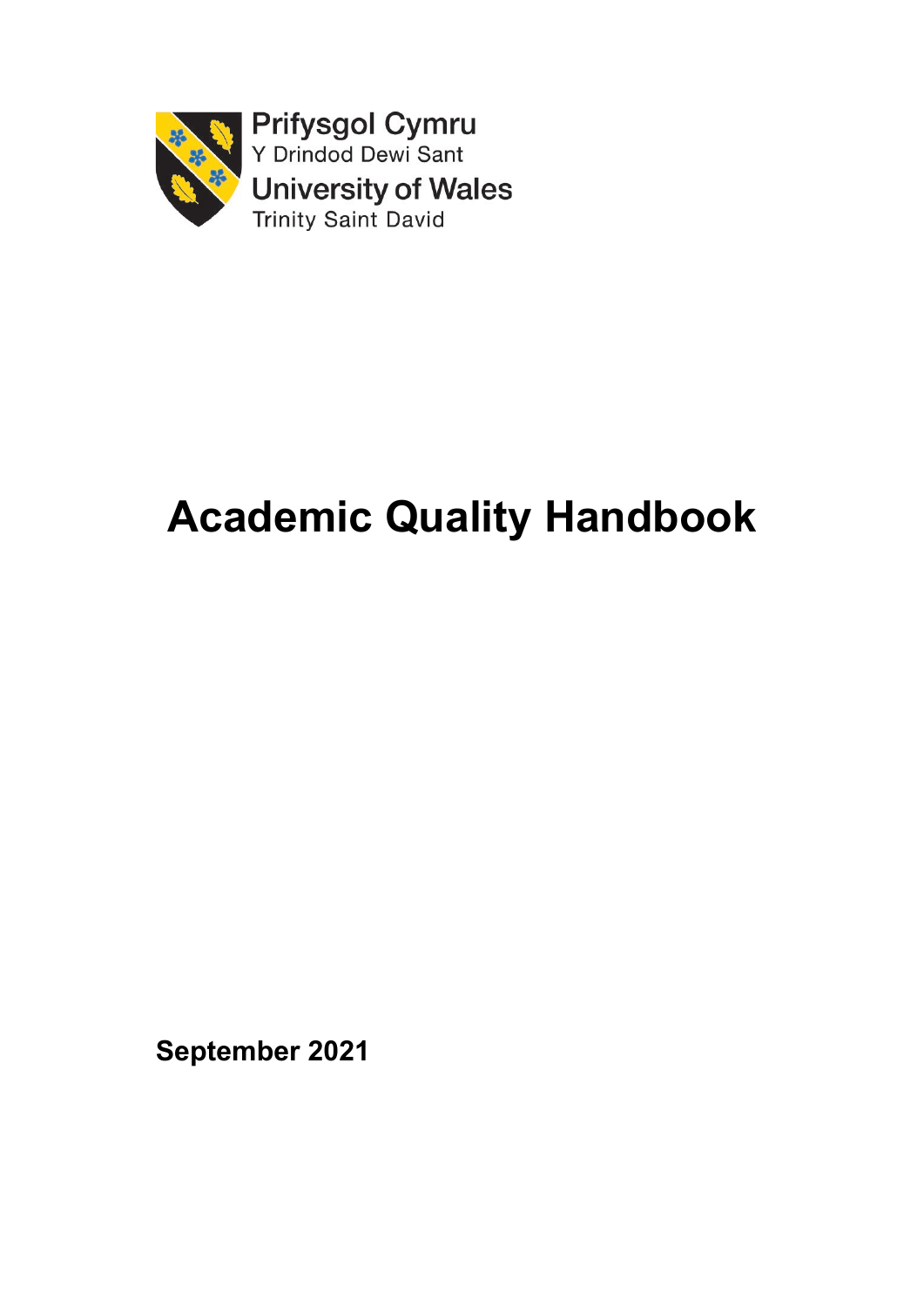## **CONTENTS**

|     | <b>Chapter</b><br>Page No |    |  |
|-----|---------------------------|----|--|
| 1.  |                           |    |  |
| 1.1 |                           |    |  |
| 1.2 |                           |    |  |
| 1.3 |                           |    |  |
| 1.4 | <i>Values</i>             |    |  |
| 1.5 |                           |    |  |
| 1.6 |                           |    |  |
| 1.7 |                           |    |  |
| 1.8 |                           |    |  |
| 1.9 |                           |    |  |
| 2.  |                           |    |  |
| 2.1 |                           |    |  |
| 2.2 |                           |    |  |
| 2.3 |                           |    |  |
| 2.4 |                           |    |  |
|     | 2.4.1                     |    |  |
|     | 2.4.2                     |    |  |
|     | 2.4.3                     |    |  |
|     | 2.4.4                     |    |  |
|     | 2.4.5                     |    |  |
| 2.5 |                           |    |  |
|     | 2.5.1                     |    |  |
|     | 2.5.2                     |    |  |
|     | 2.5.3                     |    |  |
|     | 2.5.4                     |    |  |
|     | 2.5.5                     |    |  |
|     | 2.5.6                     |    |  |
|     | 2.5.7                     |    |  |
|     | 2.5.8                     |    |  |
|     | 2.5.9                     |    |  |
| 2.6 |                           |    |  |
| 3.  |                           | 23 |  |
| 3.1 |                           |    |  |
| 3.2 |                           |    |  |
| 3.3 |                           |    |  |
| 3.4 |                           |    |  |
| 3.5 |                           |    |  |

 $3.7$  $3.8$  $3.9$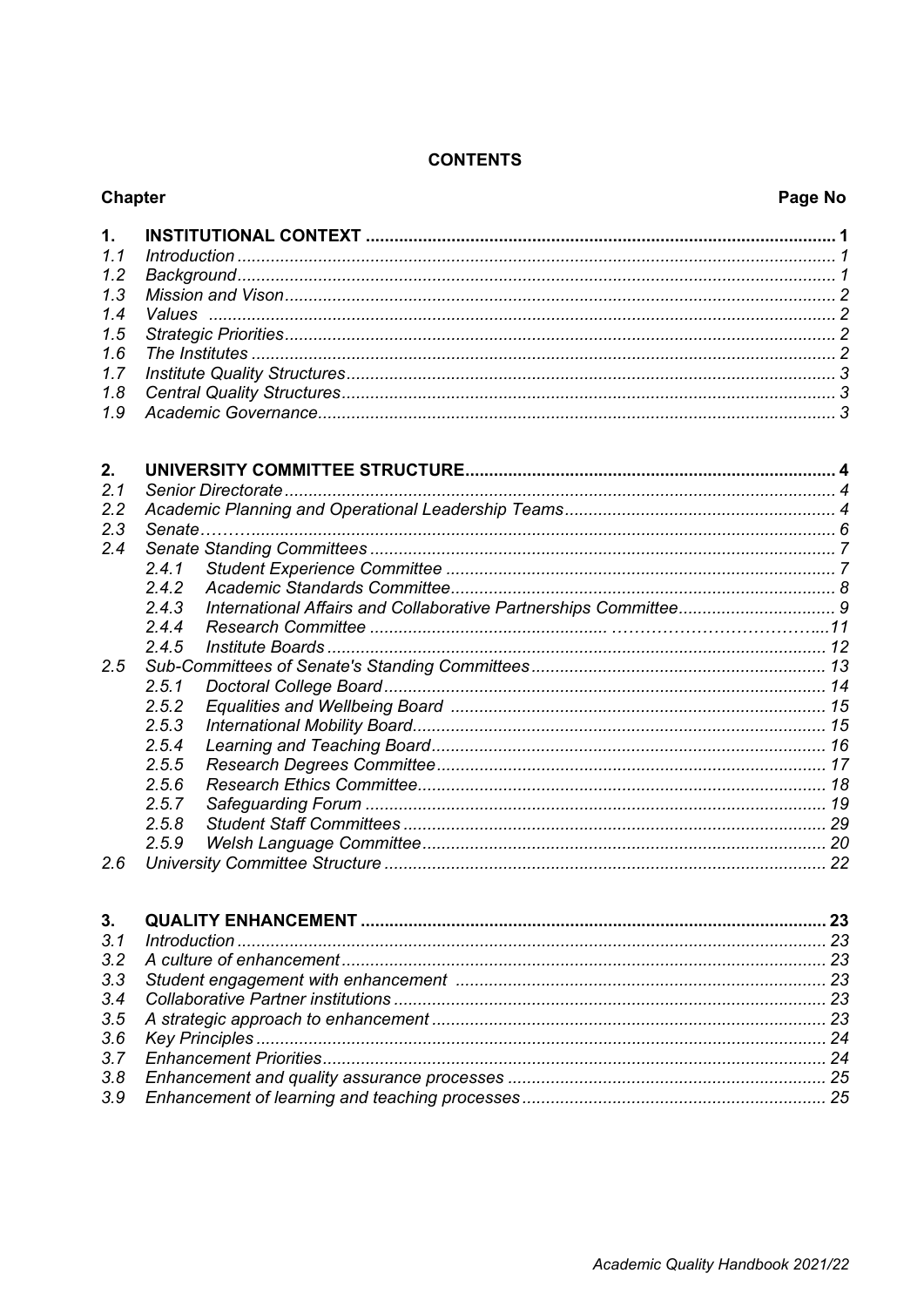| 4.<br>4.1 | PROGRAMME DESIGN, APPROVAL, VALIDATION, MONITORING AND REVIEW  27                        |    |
|-----------|------------------------------------------------------------------------------------------|----|
| 4.2       |                                                                                          |    |
| 4.3       |                                                                                          |    |
| 4.4       |                                                                                          |    |
| 4.5       | Professional, Statutory and Regulatory Bodies (PSRBs) and Apprenticeship Standards  30   |    |
| 4.6       |                                                                                          |    |
|           |                                                                                          |    |
|           |                                                                                          |    |
|           |                                                                                          |    |
|           |                                                                                          |    |
|           | - Programme Monitoring and Annual Review at Collaborative Partner Institutions  34       |    |
| 4.7       |                                                                                          |    |
|           |                                                                                          |    |
| 4.8       |                                                                                          |    |
|           | - Modifications requiring Academic Planning Team and Academic Standards Committee        |    |
|           |                                                                                          | 35 |
|           | - Modifications which may be approved by or reported to Institute Board/other designated |    |
|           |                                                                                          |    |
|           | - Modifications which may be approved by Academic Standards Committee  36                |    |
|           | - Modifications to Programmes of Study at Collaborative Partner Institutions 36          |    |
|           |                                                                                          |    |
|           | - Suspension and Withdrawals requiring Academic Planning Team approval 37                |    |
|           |                                                                                          |    |
|           | - Requests to suspend individual intake dates for programmes of study 37                 |    |
|           |                                                                                          |    |
|           |                                                                                          |    |
| 5.        |                                                                                          |    |
| 5.1       |                                                                                          |    |
| 5.2       |                                                                                          |    |
| 5.3       |                                                                                          |    |
| 5.4       |                                                                                          |    |
| 5.5       |                                                                                          |    |
| 5.5.1     |                                                                                          |    |

| 6.  |     |  |
|-----|-----|--|
| 61  |     |  |
|     | 611 |  |
|     |     |  |
| 6.2 |     |  |
|     |     |  |
|     | 622 |  |
|     | 623 |  |
|     | 624 |  |
|     | 625 |  |
|     | 626 |  |
|     |     |  |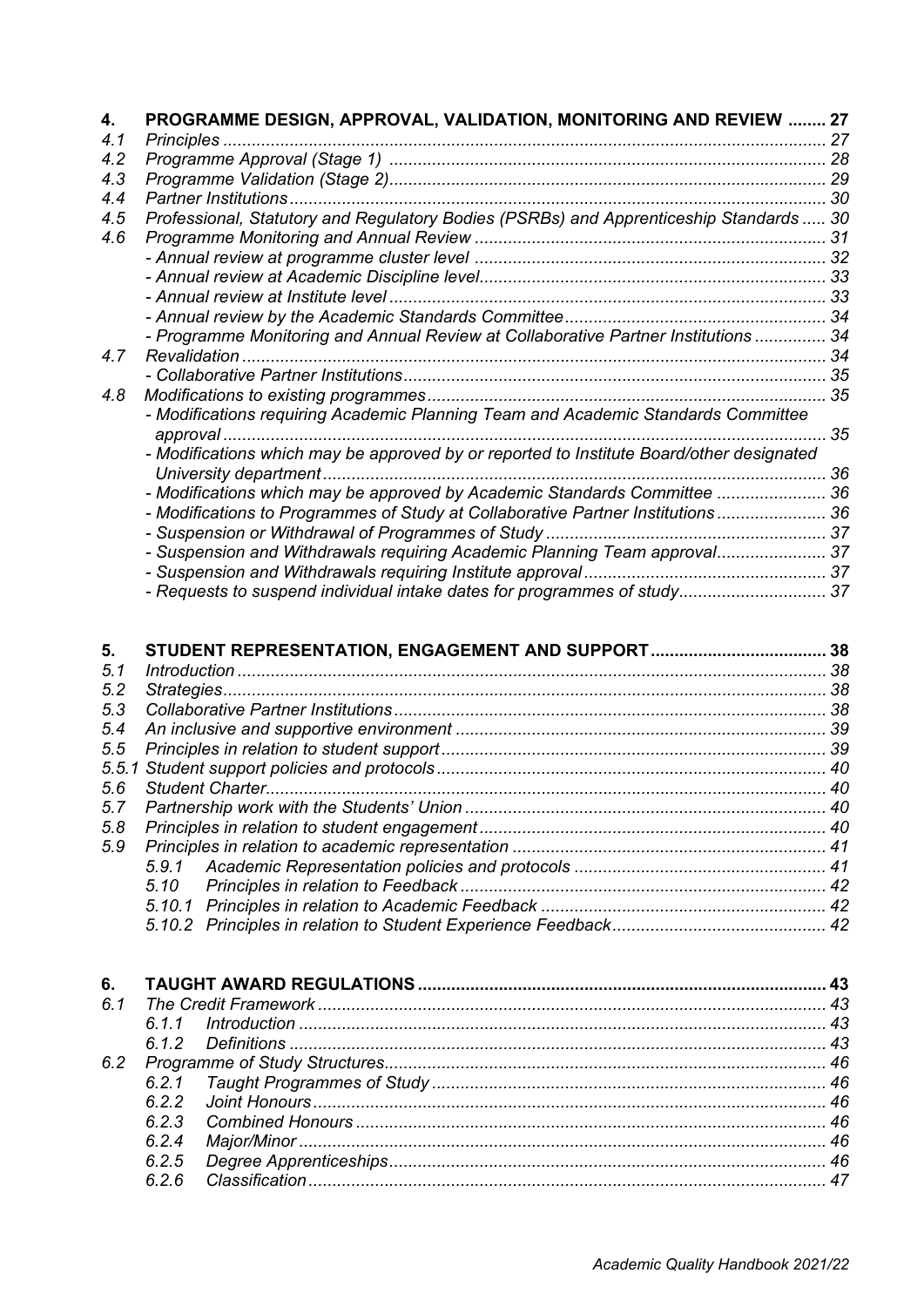|            | 6.2.7 |                                                                                           |  |
|------------|-------|-------------------------------------------------------------------------------------------|--|
|            | 6.2.8 |                                                                                           |  |
|            | 6.2.9 |                                                                                           |  |
| 6.3        |       |                                                                                           |  |
|            | 6.3.1 |                                                                                           |  |
|            | 6.3.2 |                                                                                           |  |
|            | 6.3.3 |                                                                                           |  |
| 6.4        |       | Recognition of Prior Certificated Learning and Recognition of Prior Experiential Learning |  |
| 6.5        |       |                                                                                           |  |
|            | 6.5.1 |                                                                                           |  |
|            | 6.5.2 |                                                                                           |  |
|            | 6.5.3 |                                                                                           |  |
|            | 6.5.4 |                                                                                           |  |
|            | 6.5.5 |                                                                                           |  |
|            | 6.5.6 |                                                                                           |  |
|            | 6.5.7 |                                                                                           |  |
| 6.6        |       |                                                                                           |  |
|            | 6.6.1 |                                                                                           |  |
|            | 6.6.2 |                                                                                           |  |
|            | 6.6.3 |                                                                                           |  |
|            | 6.6.4 |                                                                                           |  |
|            | 6.6.5 | Part II (Dissertation) and/or Part III (Practical Project): Retrieval of Failure 69       |  |
|            | 6.6.6 |                                                                                           |  |
|            | 6.6.7 |                                                                                           |  |
|            | 6.6.8 |                                                                                           |  |
| 6.7        |       |                                                                                           |  |
|            | 6.7.1 |                                                                                           |  |
|            | 6.7.2 | Post Graduate Certificate in Education and Professional Graduate Certificate in           |  |
|            |       |                                                                                           |  |
| 6.8        | 6.7.3 |                                                                                           |  |
| 6.9        |       |                                                                                           |  |
| 6.10       |       |                                                                                           |  |
|            |       |                                                                                           |  |
|            |       |                                                                                           |  |
|            |       |                                                                                           |  |
|            |       |                                                                                           |  |
|            |       |                                                                                           |  |
|            |       |                                                                                           |  |
|            |       |                                                                                           |  |
| 7.         |       |                                                                                           |  |
| 7.1<br>7.2 |       |                                                                                           |  |
|            |       |                                                                                           |  |
|            |       |                                                                                           |  |
| 7.3        |       |                                                                                           |  |
| 7.4        |       |                                                                                           |  |
| 7.5        |       |                                                                                           |  |
| 7.6        |       |                                                                                           |  |
| 7.7        |       |                                                                                           |  |
| 7.8<br>7.9 |       |                                                                                           |  |
|            |       | 7.10 Assessment through the medium of Welsh where the medium of delivery is English 84    |  |
| 7.11       |       |                                                                                           |  |
|            |       |                                                                                           |  |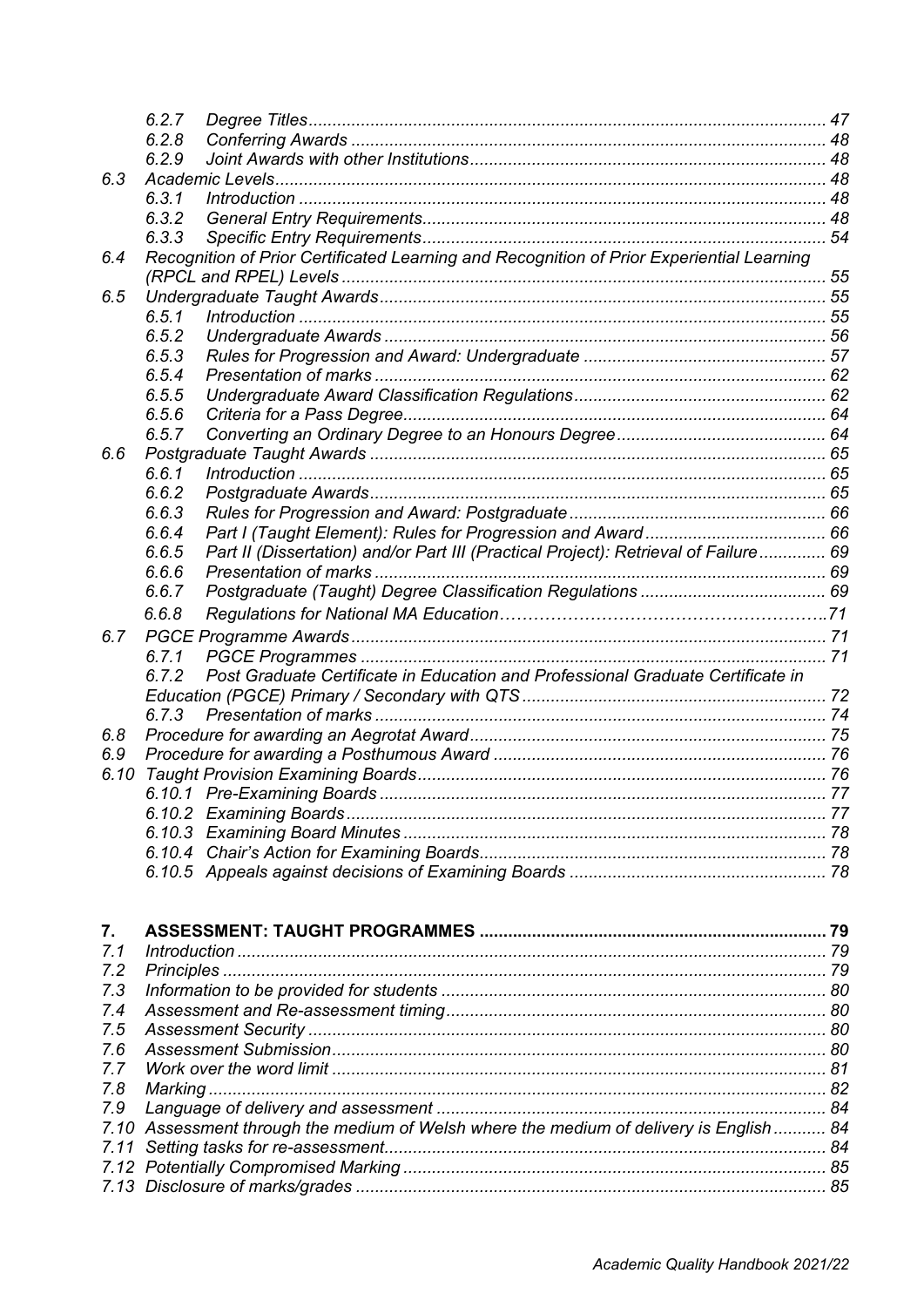| 8.   |       |                                                                                   |  |
|------|-------|-----------------------------------------------------------------------------------|--|
| 8.1  |       |                                                                                   |  |
|      | 8.1.1 |                                                                                   |  |
|      | 8.1.2 | Credit and Qualification Framework for Wales Level Descriptors, February 2009  88 |  |
|      | 8.1.3 |                                                                                   |  |
|      | 8.1.4 |                                                                                   |  |
| 8.2  |       |                                                                                   |  |
| 8.3  |       |                                                                                   |  |
| 8.4  |       |                                                                                   |  |
| 8.5  |       |                                                                                   |  |
| 8.6  |       |                                                                                   |  |
| 8.7  |       |                                                                                   |  |
| 8.8  |       |                                                                                   |  |
| 8.9  |       |                                                                                   |  |
| 8.10 |       |                                                                                   |  |
| 8.11 |       |                                                                                   |  |
|      |       |                                                                                   |  |
|      |       |                                                                                   |  |
|      |       |                                                                                   |  |
|      |       |                                                                                   |  |
|      |       | 8.12 Regulations for Degree of the Doctor of Philosophy (PhD), by Research  93    |  |
|      |       |                                                                                   |  |
|      |       |                                                                                   |  |
|      |       |                                                                                   |  |
|      |       |                                                                                   |  |
|      |       |                                                                                   |  |
|      |       |                                                                                   |  |
|      |       |                                                                                   |  |
| 8.13 |       | Regulations for Degree of the Doctor of Philosophy (PhD) by Published Works 96    |  |
|      |       |                                                                                   |  |
|      |       |                                                                                   |  |
|      |       |                                                                                   |  |
|      |       |                                                                                   |  |
|      |       |                                                                                   |  |
|      |       |                                                                                   |  |
|      |       |                                                                                   |  |
|      |       |                                                                                   |  |
|      |       |                                                                                   |  |
|      |       |                                                                                   |  |
|      |       |                                                                                   |  |
|      |       |                                                                                   |  |
|      |       |                                                                                   |  |
|      |       |                                                                                   |  |
|      |       |                                                                                   |  |
|      |       |                                                                                   |  |
|      |       | 8.15 Regulations for the Degree of Master of Philosophy (MPhil) by Research 104   |  |
|      |       |                                                                                   |  |
|      |       |                                                                                   |  |
|      |       |                                                                                   |  |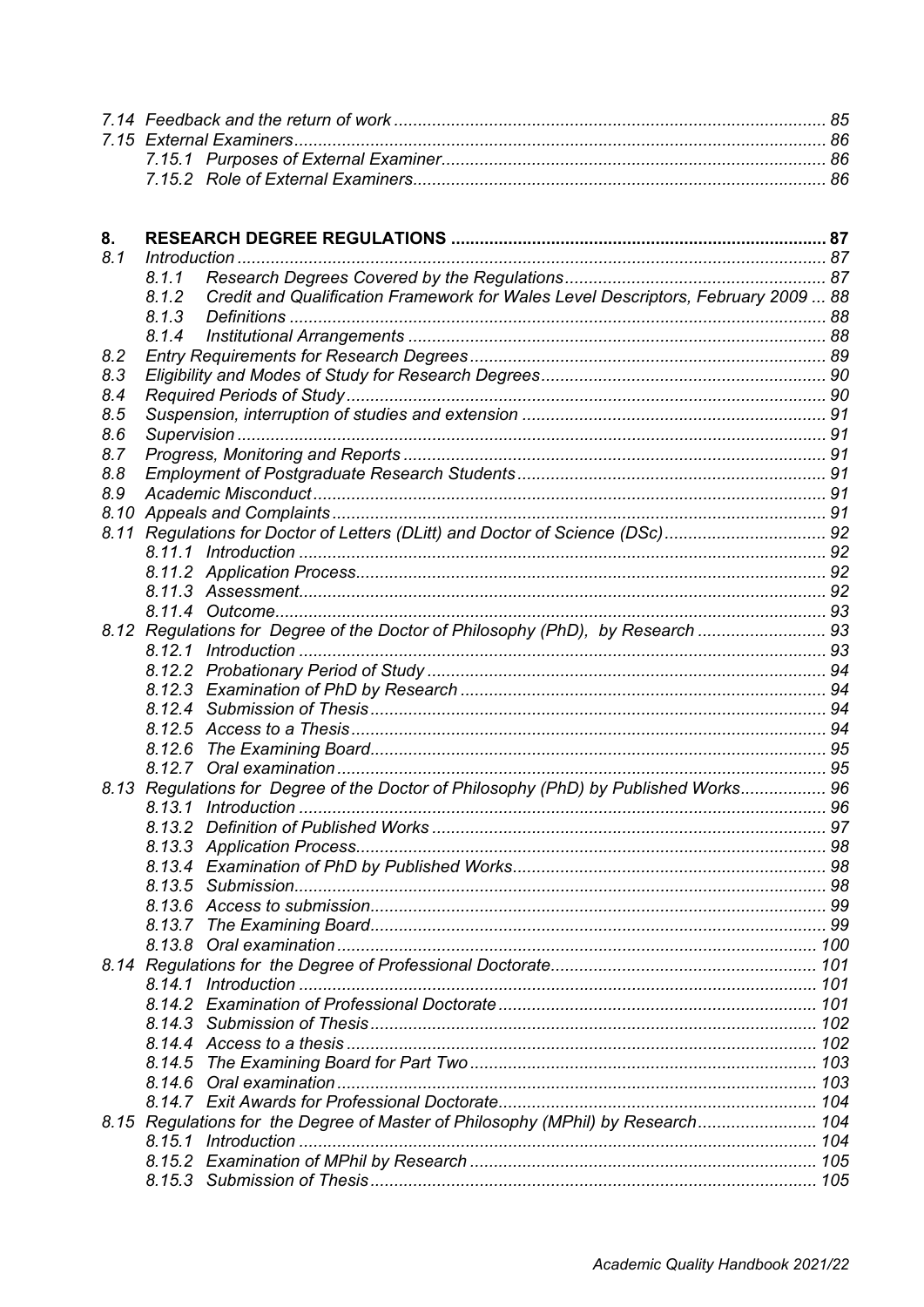|  | 8.17 Regulations for the Degree of Master of Arts (MA) by Research and Master of Science |  |
|--|------------------------------------------------------------------------------------------|--|
|  |                                                                                          |  |
|  |                                                                                          |  |
|  |                                                                                          |  |
|  |                                                                                          |  |
|  |                                                                                          |  |
|  |                                                                                          |  |
|  |                                                                                          |  |
|  |                                                                                          |  |

| 9.  | PROCEDURAL FRAMEWORK FOR COLLABORATIVE PROVISION                                       | 116 |
|-----|----------------------------------------------------------------------------------------|-----|
| 9.1 | Introduction                                                                           | 116 |
| 9.2 |                                                                                        | 117 |
| 9.3 |                                                                                        | 118 |
| 9.4 |                                                                                        | 120 |
| 9.5 | Initial consideration, including investigation, risk assessment and due diligence  120 |     |
| 9.6 |                                                                                        | 121 |
| 9.7 |                                                                                        | 122 |
| 9.8 |                                                                                        | 123 |
| 9.9 |                                                                                        |     |
|     |                                                                                        |     |
|     |                                                                                        | 126 |
|     |                                                                                        | 127 |
|     |                                                                                        | 127 |
|     |                                                                                        | 127 |
|     |                                                                                        | 128 |
|     |                                                                                        | 128 |
|     |                                                                                        | 128 |

## SHORT COURSES, PROFESSIONAL PRACTICE FRAMEWORK, CONTRIBUTING  $10.$